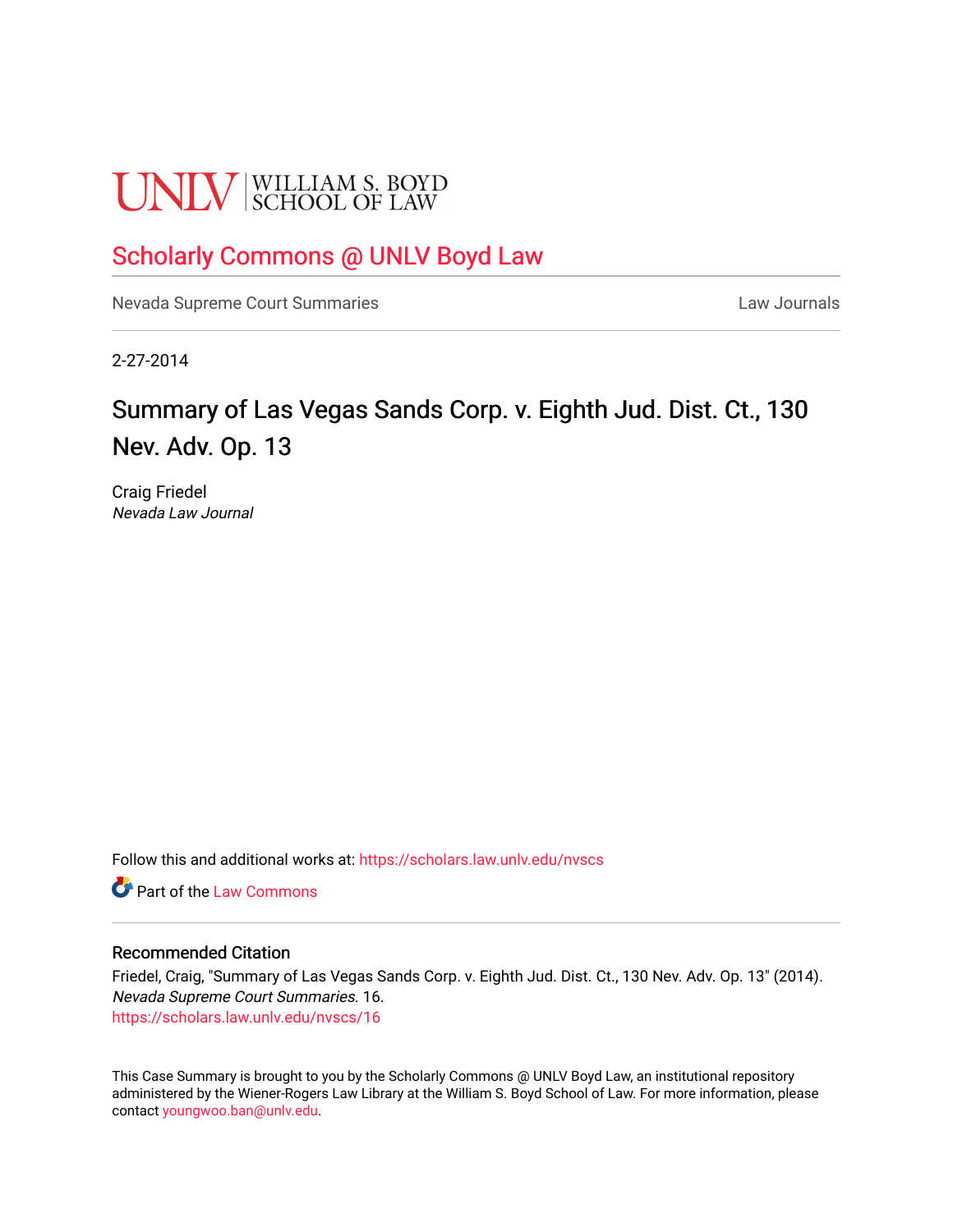*Las Vegas Sands Corp. v. Eighth Jud. Dist. Ct.,* 130 Nev. Adv. Op. 13 (Feb. 27, 2014) 1

# STATUTORY INTERPRETATION: NRS 50.125

## **Summary**

The question at issue is **"**whether a witness's review of purportedly privileged documents prior to testifying constitutes a waiver of any privilege under NRS 50.125, such that the adverse party may demand production, be allowed to inspect the documents, cross-examine the witness on the contents, and admit the evidence for purposes of impeachment."

## **Disposition**

When invoked at a hearing, NRS 50.125 requires disclosure of any document used to refresh the witness's recollection before or while testifying – regardless of privilege.

# **Factual and Procedural History**

Steven Jacobs, the real party in interest, filed a breach of employment contract action against petitioners Las Vegas Sands Corp., Sands China Ltd., and non-party Sheldon Adelson, the CEO of Las Vegas Sands (collectively, Sands), arising out of Jacobs's termination as president and CEO of Sands' Macau operations.

Sands motioned to dismiss the action for lack of personal jurisdiction, but was denied. Sands then filed and was granted a writ of mandamus that directed the district court to revisit the issue of personal jurisdiction, hold an evidentiary hearing, and issue its findings. As a result of Sands' alleged misconduct in the ensuing jurisdictional discovery process, the district court sua sponte ordered a separate evidentiary hearing to consider sanctions.

During the sanctions hearing, Jacobs cross-examined a former Las Vegas Sands attorney, Justin Jones. Noting that Jones's testimony had been fairly precise, Jacobs asked if Jones had reviewed his records before arriving at court. Jones responded that he had reviewed billing records and emails that had refreshed his recollection of relevant dates and the timing of events. Jacobs argued at the hearing that these records were openly discoverable under NRS 50.125.<sup>2</sup> Sands objected, claiming work product doctrine and the attorney-client privilege.

The district court suggested that Jacobs file a motion requesting that the documents be produced and indicated that it would hold argument and rule on the discovery issue at a later date. Yet, without deciding the discovery issue, the district court filed its order imposing sanctions on Sands. Two month's later, Jacobs filed his motion to compel production of the documents Jones used to refresh his recollection claiming Jones had thereby waived his privileges. Sands opposed the motion, arguing that NRS 50.125(1) does not require automatic disclosure of privileged documents but instead requires a balancing test to determine whether

<u> 1989 - Johann Stein, markin film yn y breninn y breninn y breninn y breninn y breninn y breninn y breninn y b</u>

 $1$  By Craig Friedel.

<sup>&</sup>lt;sup>2</sup> NEV. REV. STAT. 50.135(1) (2013) states, "If a witness uses a writing to refresh his or her memory, either before or while testifying, an adverse party is entitled: (a) To have it produced at the hearing; (b) To inspect it; (c) To crossexamine the witness thereon; and (d) To introduce in evidence those portions which relate to the testimony of the witness for the purpose of affecting the witness's credibility."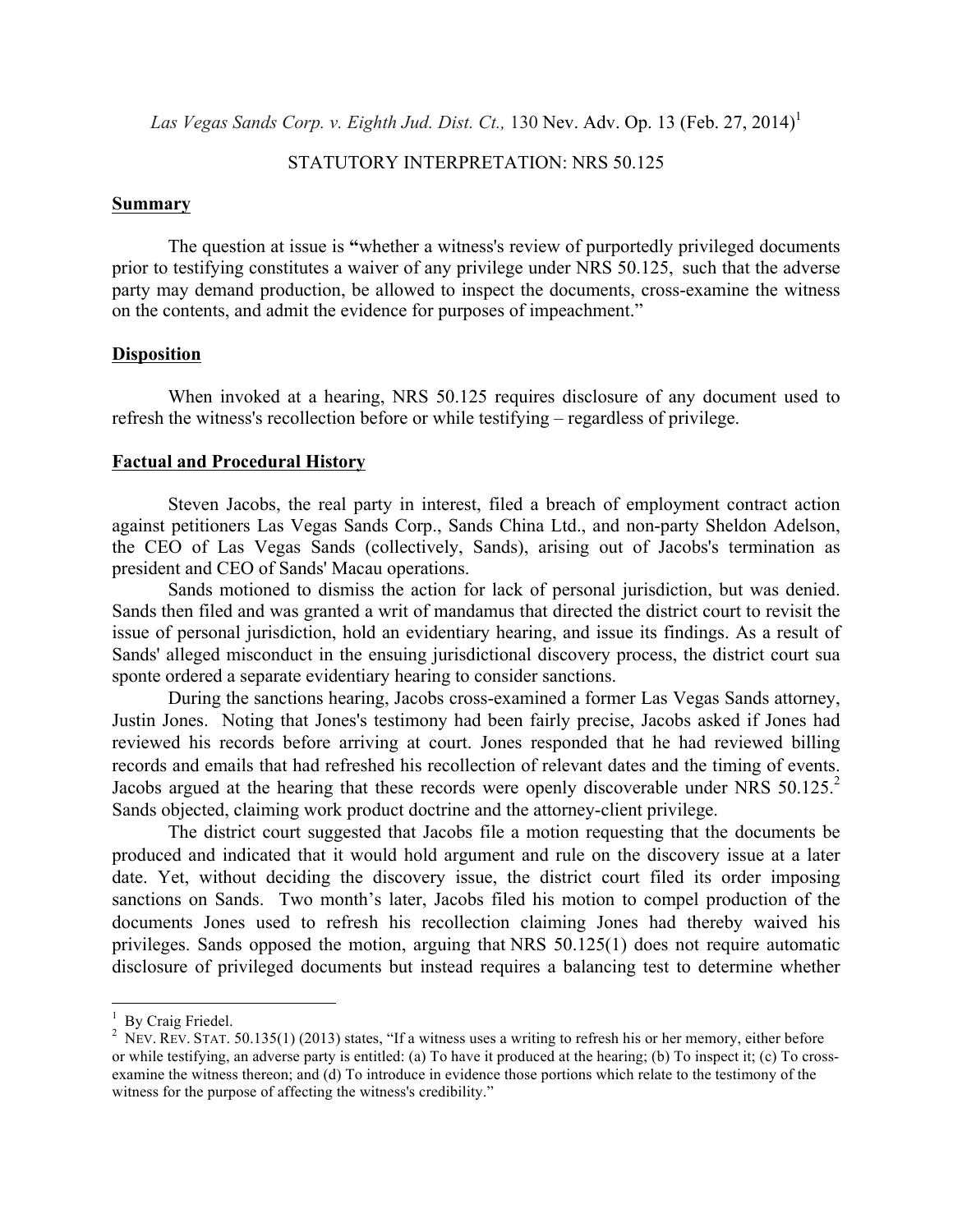disclosure is in the interests of justice. Sands also argued, alternatively, that the rights provided for in NRS 50.125(1) must be exercised at the hearing at which the witness testifies regarding the documents. After hearing the arguments in chambers, the district court entered an order compelling Sands to produce the documents but stayed it pending these writ proceedings.

#### **Discussion**

Although discovery matters typically are addressed to the district court's sound discretion and unreviewable by writ petition, the Court chose to exercise its discretion to consider this writ petition because the order at issue compelled disclosure of purportedly privileged information.<sup>3</sup>

### *Standard of Review*

The parties disputed the district court's interpretation of NRS 50.125. Such interpretation is a question of law subject to the Court's de novo review, even when arising in a writ proceeding.<sup>4</sup>

*When invoked at a hearing, NRS 50.125 requires disclosure of any document used to refresh the witness's recollection before or while testifying, regardless of privilege* 

The court was required to first determine an issue of first impression: "whether the Nevada Legislature intended all writings, including privileged documents, to be produced for impeachment purposes when a witness uses the document to refresh his or her recollection prior to testifying" under NRS 50.125.

Sands argued privileges apply at all stages of all proceedings except where they are "relaxed by a statute or procedural rule applicable to the specific situation"<sup>5</sup> and that NRS 50.125 does not specifically do so. Alternatively, Sands argued that NRS 50.125 only provides that an adverse party is entitled to a document *at the hearing*. Jacobs asserted that NRS 50.125 makes no exception for privileged documents and, thus, applies to them. Additionally, Jacobs argues that NRS 50.125 lacks the discretionary prong that its federal counterpart<sup>6</sup> contains, which suggests disclosure is mandatory.

Looking at the language of NRS 50.125, the Court concluded that the language "a writing" is ambiguous in that it could refer to both privileged and unprivileged writings or only to unprivileged writings because a "privilege," under NRS 47.020, applies "at all stages of all proceedings" except where it is "relaxed." Thus, the Court looked at the statute's legislative history.

<u> 1989 - Johann Stein, markin film yn y breninn y breninn y breninn y breninn y breninn y breninn y breninn y b</u>

 $3$  Aspen Fin. Servs., Inc. v. Eighth Judicial Dist. Court, 128 Nev.  $\,$ ,  $\,$ , 289 P.3d 201, 204 (2012) ("[W]rit relief may be available when it is necessary to prevent discovery that would cause privileged information to irretrievably lose its confidential nature and thereby render a later appeal ineffective.").

<sup>&</sup>lt;sup>4</sup> Int'l Game Tech., Inc. v. Second Judicial Dist. Court, 124 Nev. 193, 198, 179 P.3d 556, 559 (2008).<br><sup>5</sup> NEV. REV. STAT. 47.020(1)(a) (2013). <sup>6</sup> FED. R. EVID. 612.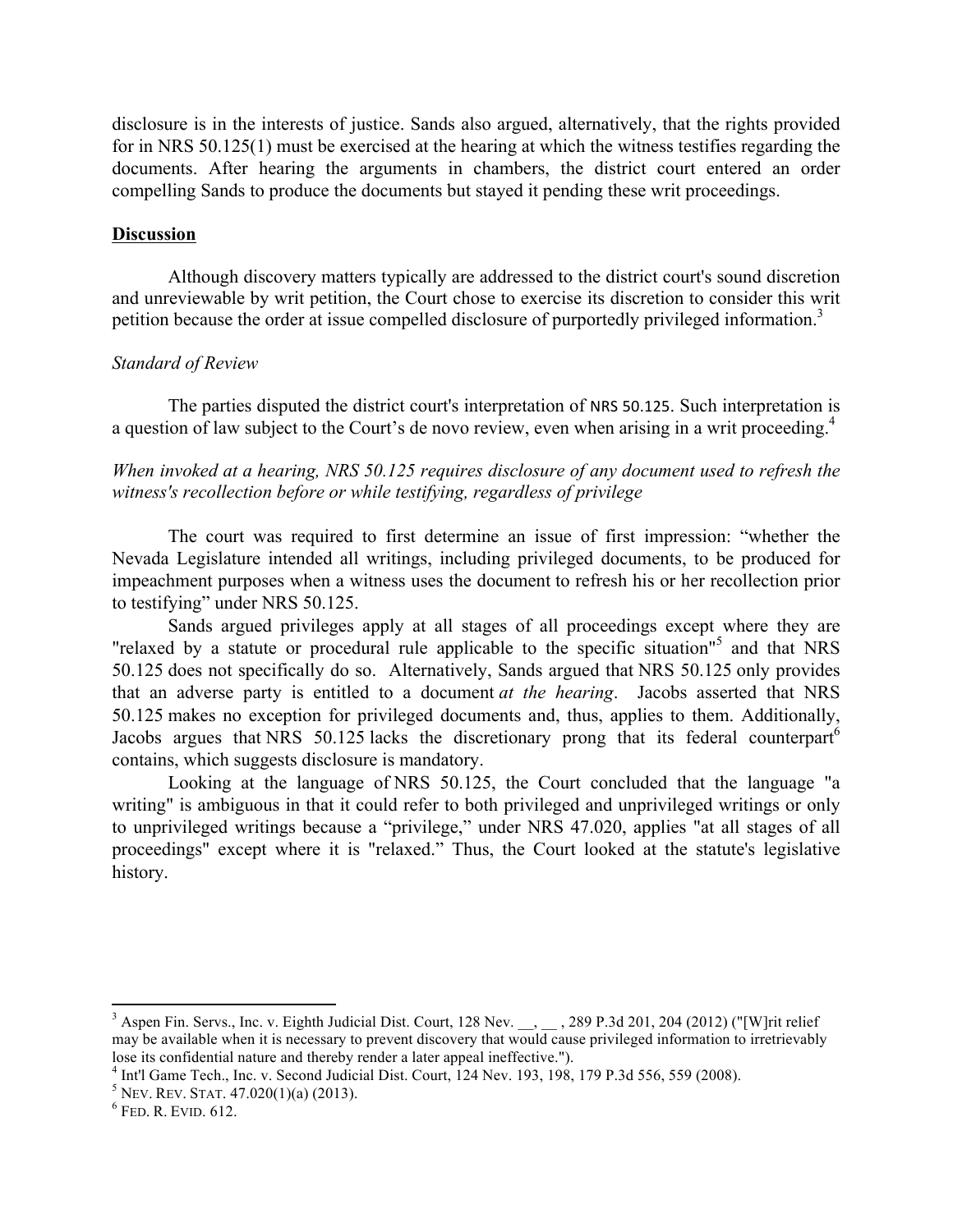## *NRS 50.125 differs significantly from FRE 612*

FRE 612(a) was amended to make production of writings used by a witness to refresh recollection *before* testifying subject to the discretion of the court "in the interests of justice, as is the case under existing federal law."<sup>7</sup> However, NRS 50.125 was codified without this discretionary prong. The Court found this discrepancy significant and held that without such language, Nevada district courts lack discretion to halt the disclosure of privileged documents under NRS 50.125.

This is supported by that fact that since the passage of FRE 612 forty years ago, the Nevada Legislature has had the option to bring NRS 50.125 in line with the federal rule by adding a discretionary prong, but has not. Additionally, allowing privilege to prevail during a witness's testimony would place an unfair disadvantage on the adverse party by encouraging witnesses to use privileged writings to refresh recollection in an attempt to shield themselves from any meaningful cross-examination on his or her testimony utilizing the privileged material.8

Therefore, the Court held that, "when invoked at a hearing . . . NRS 50.125 requires disclosure of any document used to refresh the witness's recollection before or while testifying, regardless of privilege." The Court emphasized, however, that the required disclosure of purportedly privileged documents requires an appropriate and timely request under NRS 50.125.

# *The district court abused its discretion when it ordered the production of purportedly privileged documents because the request was untimely and Jones's credibility was no longer at issue*

Sands argued that NRS 50.125 was designed to ensure that an adverse party has a full and fair opportunity to test the witness's credibility. Sands pointed out that this purpose was moot when Jacobs motioned for the production of the documents because the hearing was already over and sanctions were ordered. Jacobs argued that the fact that the district court made its decision post-hearing does not impair Sands' production requirements under NRS 50.125(1). After noting FRE 612 was a rule of evidence and not one of discovery, the Court determined that permitting such an untimely motion would encourage the types of "fishing expeditions" that both the Nevada Legislature and Congress sought to avoid.

Here, the district court turned NRS 50.125 into a discovery tool that has no relation to testing any witness's credibility as evidenced by its assertion that "once a document is used by a witness to refresh his recollection, then that document is subject to discovery." That reading of NRS 50.125 ignores the "at the hearing" language. Thus, the district court abused its discretion by requiring the production of the documents after it entered its order. Jacobs should have notified the court it had to rule at the hearing or submitted his motion immediately following the hearing.

<u> 1989 - Johann Stein, markin film yn y breninn y breninn y breninn y breninn y breninn y breninn y breninn y b</u>

<sup>7</sup> H.R. Rep. No. 93-650, at 13 (1974), *reprinted in* 1974 U.S.C.C.A.N. 7075, 7086.

<sup>&</sup>lt;sup>8</sup> See Wardleigh, 111 Nev. at 354-55, 891 P.2d at 1186 (indicating that the "attorney-client privilege is waived when a litigant places information protected by it in issue through some affirmative act for his own benefit" (internal quotations omitted)).